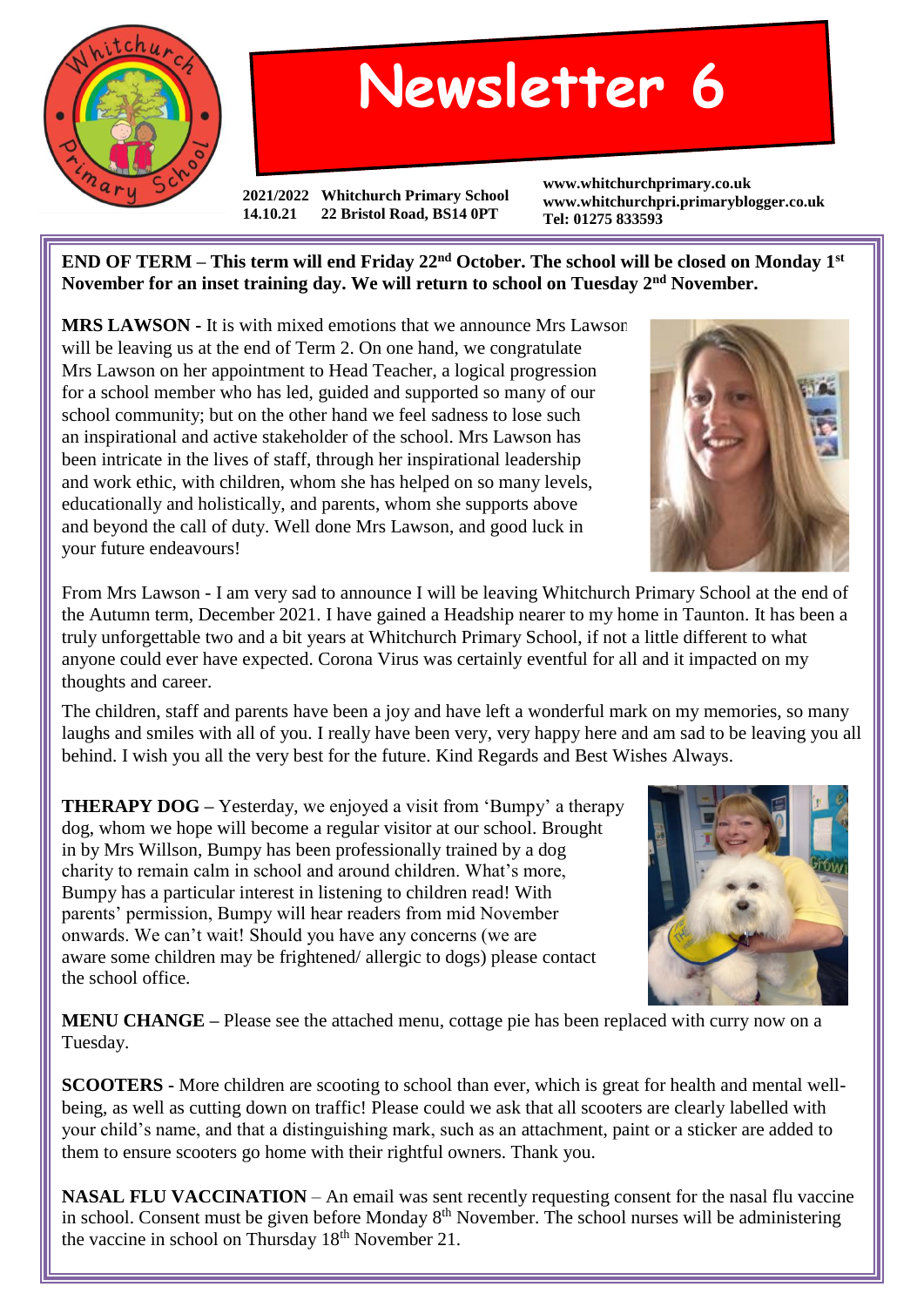**PARENT ASSEMBLY -** A huge Whitchurch thank you to Mrs Carloni, our second parent to present an assembly to the children!

Mrs Carloni talked about her job as a 'climate consultant', working with governments in various countries to advise them on reducing the causes of climate change.



The children asked some superb questions at the end, showing that they too have a good understanding of this important role. Thank you again Mrs Carloni!

**MAYOR CHRISTMAS COLOURING COMPETITON –** Please see attachment for details. The winning design will be turned into a Christmas card and sent to hundreds of organisations right across the West of England and beyond. If your child would like to enter, please print at home and hand back into the office by 01/11/21 so we can return by 10/11/21.

**CARTRIDGE RECYCLING** – We are now recycling printer ink cartridges for charity. If you have any new, unopened and out of date ink cartridges in packaging or used printer ink cartridges without packaging, please bring them into the office for recycling. We are unable to recycle laser or toner cartridges.

**AFTER SCHOOL CLUBS –** In an effort to be more 'eco', our future after school club forms will be emailed out with the newsletter at the end of each term. If you would like to book your child on a free club, please text us – spaces will be given on a first come, first served basis. Please do not text us before the form has been issued as the clubs may change each term. Paid for clubs will still be available on Parentpay as previously.

**OPEN DAYS FOR RECEPTION 2022** – Our open days for the new Reception intake next year are: 9 th November 2021 – 2pm 3 rd December 2021 – 9.30am

\*We have added a new later appointment for those that work full time  $-2<sup>nd</sup>$  December at 5.30pm

**OPERATION CHRISTMAS CHILD –** As in previous years we would like to take part in Operation Christmas Child. This involves filling and wrapping a shoebox to send as a Christmas present to needy children in other countries. It may be the only Christmas present the children will receive, some may be very ill or live in war torn countries.

We are able to provide pre-printed labels and boxes this year which are 40p each and available from the school office. Please help us to achieve a target of 60 shoe boxes.



Boxes will need to be in school by **Monday 8th November**. For details of what to include etc please go to the charity website: [https://www.samaritans-purse.org.uk/what-we-do/operation-christmas-child/what-goes](https://www.samaritans-purse.org.uk/what-we-do/operation-christmas-child/what-goes-in-my-shoebox/)[in-my-shoebox/](https://www.samaritans-purse.org.uk/what-we-do/operation-christmas-child/what-goes-in-my-shoebox/)

**DUE TO CUSTOMS REGULATIONS TOOTHPASTE, SWEETS, LOTIONS AND LIQUIDS ARE NO LONGER ALLOWED.**